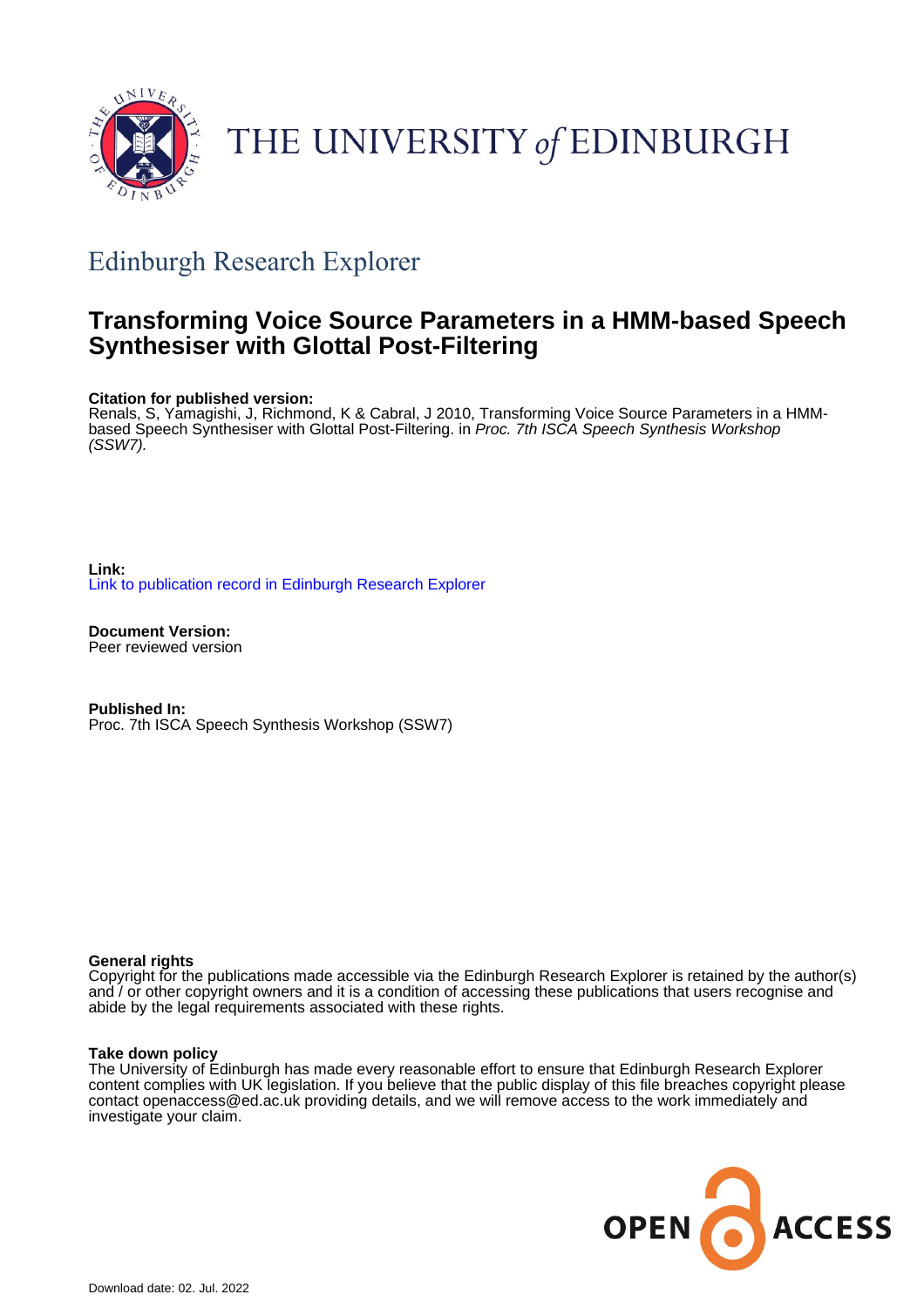João Cabral, Steve Renals, Korin Richmond, and Junichi Yamagishi. Transforming voice source parameters in a HMM-based speech synthesiser with glottal post-filtering. In Proc. 7th ISCA Speech Synthesis Workshop (SSW7), pages 365-370, NICT/ATR, Kyoto, Japan, September 2010.

## An HMM-based speech synthesiser using Glottal Post-Filtering

*Joao P. Cabral ˜* <sup>1</sup>,<sup>2</sup>*, Steve Renals*<sup>2</sup>*, Korin Richmond*<sup>2</sup>*, Junichi Yamagishi*<sup>2</sup>

<sup>1</sup>School of Computer Science and Informatics, University College Dublin, Ireland <sup>2</sup>The Centre for Speech Technology Research, University of Edinburgh, UK

joao.cabral@ucd.ie, s.renals@ed.ac.uk, jyamagis@inf.ed.ac.uk, korin@cstr.ed.ac.uk

## Abstract

Control over voice quality, e.g. breathy and tense voice, is important for speech synthesis applications. For example, transformations can be used to modify aspects of the voice related to speaker's identity and to improve expressiveness. However, it is hard to modify voice characteristics of the synthetic speech, without degrading speech quality. State-of-the-art statistical speech synthesisers, in particular, do not typically allow control over parameters of the glottal source, which are strongly correlated with voice quality. Consequently, the control of voice characteristics in these systems is limited. In contrast, the HMM-based speech synthesiser proposed in this paper uses an acoustic glottal source model. The system passes the glottal signal through a whitening filter to obtain the excitation of voiced sounds. This technique, called glottal post-filtering, allows to transform voice characteristics of the synthetic speech by modifying the source model parameters.

We evaluated the proposed synthesiser in a perceptual experiment, in terms of speech naturalness, intelligibility, and similarity to the original speaker's voice. The results show that it performed as well as a HMM-based synthesiser, which generates the speech signal with a commonly used high-quality speech vocoder.

Index Terms: HMM-based speech synthesis, voice quality, glottal post-filter

## 1. Introduction

Concatenation-based speech synthesis provide very low parametric flexibility to transform voice quality, because speech is synthesised joining recorded units. In contrast, HMM-based speech synthesisers use a parametric model of speech. The typical model of these systems consists of passing a spectrally flat excitation through a synthesis filter which represents the spectral envelope. In this method, the excitation of unvoiced speech is typically modelled by white noise, while the voiced excitation is modelled by a periodic impulse train. The significant advantage of using this speech representation is that the spectral envelope can be efficiently calculated, e.g. by linear prediction or cepstral analysis. The counterpart is the poor representation of the glottal source, which limits voice quality modelling and might produce unnatural speech quality. Better excitation models than the impulse train have been proposed to improve speech naturalness in HMM-based speech synthesis, e.g. [1, 2]. Such models have more details of the source, such as aperiodicity aspects, but they do not represent the glottal pulse characteristics.

According with the theory of speech production, voiced speech can be obtained by passing a *glottal source model* through a synthesis filter, which represents the vocal tract system. This speech model is different from that of the impulse response that represents the spectral envelope. The main problem with the source-tract model is that the methods to estimate the glottal source and the vocal tract filter are typically less robust than those to estimate the spectral envelope. Nevertheless, this type of speech model has been successfully used in HMMbased synthesis. For example, the system in [3] models the glottal source and the vocal tract filter using LPC parameters, obtained by iterative adaptive inverse filtering [4]. In the synthesis part, the excitation is obtained by transforming a real glottal pulse to have the desired duration and spectral characteristics, using  $F_0$  and the glottal parameters, respectively. In this system, voice transformations could be performed using a library of glottal pulse shapes for different voice qualities.

In previous work [5], we proposed to represent the excitation of the HMM-based speech synthesiser with a spectrally flat signal which is obtained by passing an acoustic glottal source model, the Liljencrants-Fant (LF) model [6], through a postfilter. We call this operation glottal post-filtering. Results of a perceptual test showed that speech synthesised with the postfiltered LF-model sounded more natural than using the impulse train.

In this paper, we propose another HMM-based speech synthesiser that uses a synthesis method with glottal post-filtering. The results showed that this system performs similarly to a different version of the synthesiser that uses the high-quality speech vocoder STRAIGHT [7]. The proposed system has the advantage that allows to modify parameters of the source model, to transform the voice quality of the synthetic speech. The technique to control the pitch of the output speech, in the glottal post-filtering technique, is also improved, in this work.

## 2. Liljencrants-Fant model

## 2.1. Waveform

The Liliencrants-Fant (LF) model [6] is an acoustic model of the glottal source derivative, which is shown in Figure 1. It can be represented by the following equation:

$$
e_{LF}(t) = \n\begin{cases}\nE_0 e^{\alpha t} \sin(w_g t), & t_o \le t \le t_e \\
-\frac{E_e}{\epsilon T_a} [e^{-\epsilon(t - t_e)} - e^{-\epsilon(t_c - t_e)}], & t_e < t \le t_c \\
0, & t_c < t \le T_0\n\end{cases}
$$
\n<sup>(1)</sup>

where  $w_g = \pi/t_p$ . The LF-model is defined by six shape parameters:  $t_c$ ,  $t_p$ ,  $t_e$ ,  $T_a$ ,  $T_0$ , and  $E_e$ . The remaining parameters  $(E_0, \epsilon \text{ and } \alpha)$  can be calculated by using the energy and continuity constraints, which are given by  $\int_0^{T_0} e_{LF}(t)dt = 0$  and  $e_{LF}(t_e) = e_{LF}(t_e^+) = -E_e$ , respectively. The first branch of equation (1) starts at the instant of glottal opening,  $t_o = 0$ ,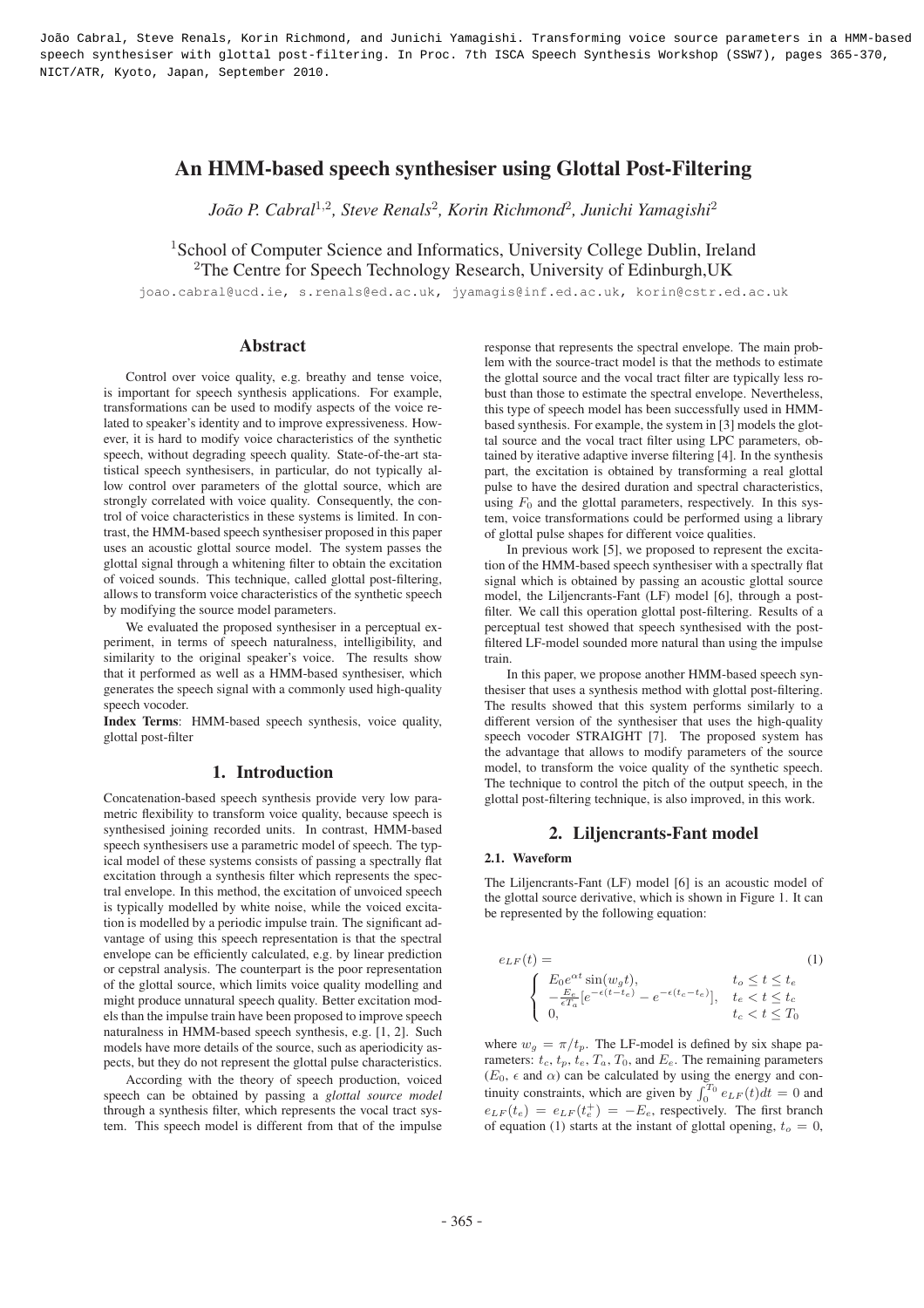

Figure 1: *Segment of the LF-model waveform.*

and ends at the instant of abrupt glottal closure,  $t_e$ . The amplitude of maximum excitation,  $E_e$ , occurs at this discontinuity point. The second part is called the return phase and it represents the transition between the abrupt closure and the closed phase (when the vocal folds are completely closed), which has zero value.

The LF-model is often represented by the first two branches of equation (1), for simplification. In this case, the instant of complete closure,  $t_c$ , is set equal to the period  $T_0$  in the second branch. In this work, this simplified LF-model version, which is defined by five parameters, is used.

#### 2.2. Voice quality parameters

The parameters of the LF-model can also be expressed as dimensionless quotients. The main dimensionless parameters are the open quotient (OQ), speed quotient (SQ), and return quotient (RQ). OQ measures the relative duration of the open phase (with duration equal to  $t_e + T_a$ ), SQ is related to the asymmetry of the glottal pulse, and RQ measures the relative duration of the return phase. They are given by the following equations:

$$
OQ = \frac{t_e + T_a}{T_0} \tag{2}
$$

$$
SQ = \frac{t_p}{t_e - t_p} \tag{3}
$$

$$
RQ = \frac{T_a}{T_0} \tag{4}
$$

These dimensionless parameters are strongly correlated with voice quality, e.g. [8]. For example, breathy voice is typically characterised by high OQ, high RQ, and low SQ. A tense voice has the opposite pattern, that is, low OQ, low RQ, and high SQ.

## 2.3. Spectral representation

The spectrum of the LF-model is characterised by a spectral peak at low frequency, often called the "glottal formant", and the spectral tilt. Figure 2 shows the stylised spectrum of the LF-model [9]. The LF-model transfer function has a low-pass characteristic. For example, the spectral tilt is equivalent to a first order low-pass filter which contributes with -6dB/oct attenuation for frequencies above the cut-off frequency  $F_c$ .

In [9], the authors derived formulae which relate shape parameters of the LF-model waveform with the spectral parameters. They showed that the frequency of the spectral peak,  $F_q$ , can be given by:



Figure 2: *Stylised spectrum of the LF-model (a) and its corresponding Post-filter spectrum (b).*

$$
F_g = \frac{1}{2\pi} \sqrt{\frac{E_e}{I}},\tag{5}
$$

where  $E_e$  is the amplitude of maximum excitation of the LFmodel and  $I$  is the integral of the glottal flow pulse.

The cut-off frequency  $F_c$  mainly depends on the return phase parameter  $T_a$ , e.g. [6], and it can be estimated by:

$$
F_c = \frac{1}{2\pi T_a} \tag{6}
$$

## 3. Speech Synthesis with Glottal Post-filtering

## 3.1. Overview

The speech production model used to synthesise speech with glottal post-filtering consists of shaping the spectrally flat excitation,  $X(w)$ , with the spectral envelope,  $H(w)$ . Glottal post-filtering is used to generate the excitation of voiced speech by passing the LF-model signal through the glottal-post filter (GPF),  $F(w)$ . This filter transforms the input LF-model signal into the spectrally flat excitation. Speech synthesised with this excitation model can be represented by:

$$
Y(w) = E_{LF}(w)F(w)H(w), \tag{7}
$$

where  $E_{LF}(w)$  is the Fourier Transform (FT) of the LF-model.

## 3.2. Glottal Post-Filter Calculation

The stylised spectrum of the GPF is described by three linear segments, whose slopes are symmetric to the slopes of the LFmodel spectrum. The stylised spectrum that corresponds to the filter transfer function is shown in Figure 2 b).

The parameters of the GPF, the frequencies  $F_c$  and  $F_a$ , are calculated from a set of LF-model parameters. The LF-model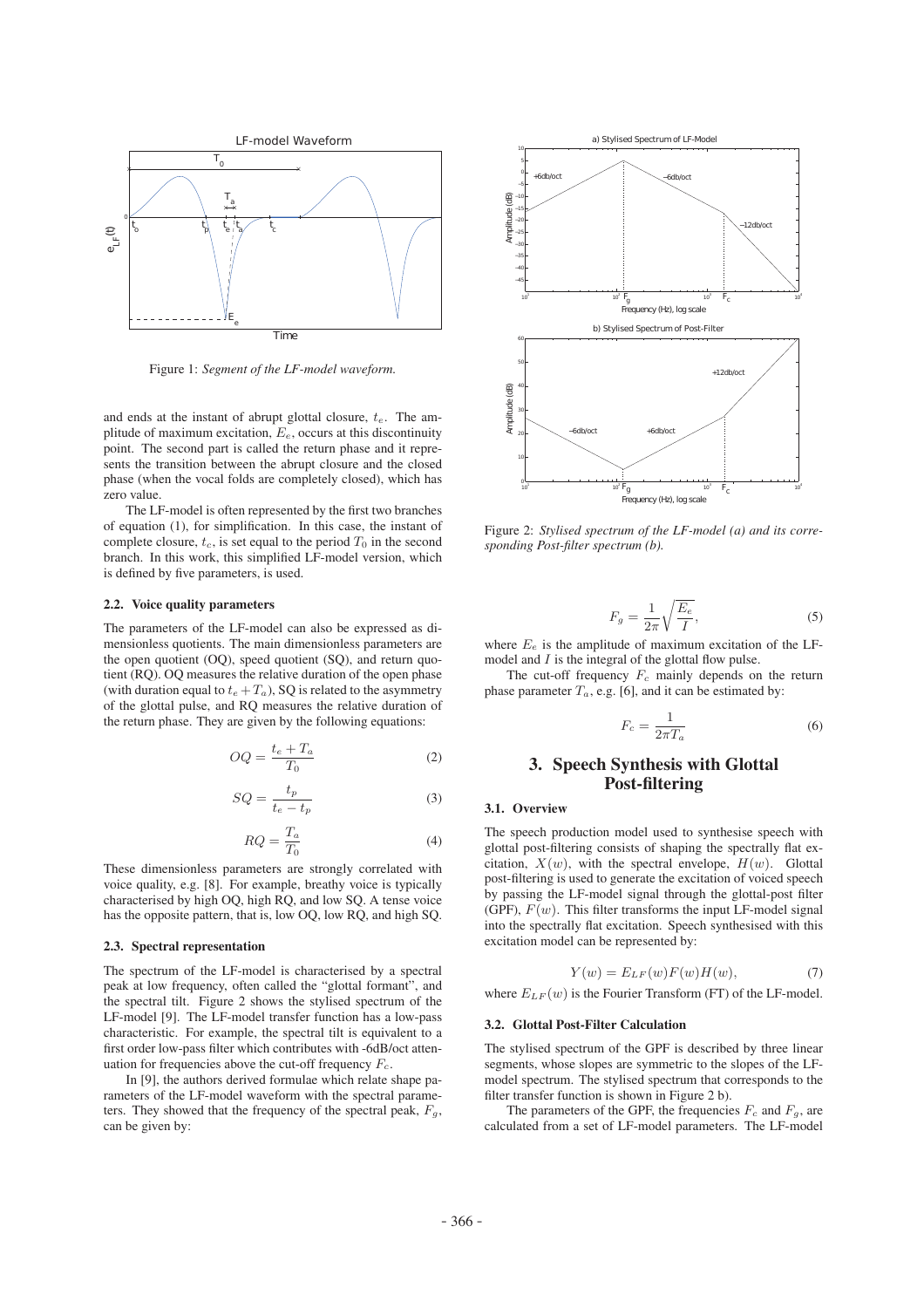signal obtained from these parameters is called the *reference LF-model*. This set of parameters can be estimated from the recorded speech of the speaker, e.g. estimating the mean values of the LF-parameters for that speaker. However, it is not necessary for the LF-model to accurately represent the glottal source characteristics of the speaker, because it is transformed into a spectrally flat signal by the GPF. An important issue in the selection of the reference LF-model is the duration of the open phase. We suggest to choose an open phase duration  $(T_o = t_e + T_a)$  close to the minimum pitch period of the speaker. This avoids problems in synthesising speech with high  $F_0$  values, as explained in the next section.

The parameter  $F_a$  of the GPF can be calculated using (5). For this, the integral  $I$  of the LF-model has to be calculated. First, the LF-model waveform is obtained from (1), by setting  $T_a = 0$ . The return phase is not considered, because the authors in [9] assume that  $F_q$  does not depend on  $T_a$  in (5). Next, the resulting LF-model waveform is integrated to obtain the glottal flow pulse,  $u_{LF}(n)$ , associated with the LF-model. I is calculated as the integral of  $u_{LF}(n)$ . Finally, the frequency  $F_g$  is calculated as  $F_g = 1/(2\pi)\sqrt{E_e * F_s/I}$ , where  $F_s$  is the sampling frequency.

The other parameter used to obtain the GPF is the frequency  $F_c$ , which is calculated from the LF-parameter  $T_a$ , using (6).

#### 3.3. Pitch Control

The fundamental period,  $T_0 = 1/F_0$ , determines the duration of the LF-model and it is used to model the pitch of the synthetic speech. The glottal post-filtering technique proposed in our past work [5], time-scales the reference LF-model waveform to obtain a signal with the desired duration. This operation is used to control  $F_0$  without modifying the voice quality parameters (RQ, SQ, OQ) of the reference LF-model waveform. However, time-scaling the LF-model signal changes its spectrum. The effect of a positive and negative scale factors is to compress and expand the spectrum, respectively. It is also possible to demonstrate that the spectrum of the LF-model changes with time-scaling using equations (5) and (6).

When the duration of the reference LF-model signal is adjusted, it is important to preserve its shape in order to obtain a spectrally flat excitation. The method to control the pitch in [5] was improved to avoid the problem related with time-scaling, as follows. When the desired  $F_0$  is higher than the  $F_0$  of the reference LF-model, its closed phase is truncated by the required number of samples. Conversely, for a lower  $F_0$  than that of the reference LF-model, this signal is padded by the required number of zeros. This operation allows to control the pitch period without affecting the spectrum of the LF-model signal, unless the truncation region is longer than the closed phase of the LFmodel. If the length of the closed phase is not long enough to perform the truncation, the open phase of the glottal signal can be truncated or decimated, but this alters the shape of the LFmodel signal and its spectrum. This effect can be avoided by choosing a reference LF-model with a sufficiently short open phase. For example, an LF-model with open phase equal to the minimum  $T_0$  characteristic of the speaker is a good solution.

#### 3.4. Voice Quality Transformation

The characteristics of the glottal source signal can be modified using a set of LF-model parameters different from that of the reference LF-model to synthesise speech. For example, if the return phase parameter  $T_a$  is lower than that of the reference



Figure 3: *Waveforms of the reference LF-model and the LFmodel obtained by increasing the SQ of the reference LF-model by 40%.*

model, the spectral tilt decreases (lower attenuation at the higher frequencies). The variations in the spectrum of the LF-model signal produce similar changes in the spectrum of the synthetic speech, because the post-filter remains the same. Therefore, by modifying the input LF-model parameters is possible to modify the voice characteristics of the synthetic speech. For example, voice quality can be modified by controlling the glottal parameters correlated with voice quality: OQ, SQ, and RQ.

The limitation of voice quality transformation with glottal post-filtering is that speech cannot be synthesised directly from the glottal source signal. Instead, the method produces variations of the glottal characteristics relative to the speech which is synthesised with the reference LF-model. For example, if we take a reference LF-model with OQ=0.6, then by using a LFmodel with lower OQ in synthesis, e.g. OQ=0.3, the resulting synthetic speech has the spectral effects of decreasing the OQ.

Figure 4 shows an example of the reference LF-model waveform and the signal obtained by increasing the SQ of the reference LF-model by 40%. Figure 4 a) shows the difference between the spectrum of these two signals. The effect of increasing the SQ of the reference LF-model signal is to decrease the spectral tilt (increase of energy at the higher frequencies) and to change the frequency and amplitude of the glottal formant. The excitation is affected by the same variation, because the glottal post-filter does not change. Figure 4 b) shows the spectrum of the two filtered signals. When the input of the filter is the reference LF-model signal, the excitation is spectrally flat. Instead, when the SQ of the reference LF-model is increased, the spectrum of the excitation is no longer flat. This variation in the spectrum of the excitation has the same effect on the spectrum of the synthetic speech. As result, by changing the SQ of the reference LF-model signal, the synthetic speech will exhibit different voice quality.

## 4. Application to HMM-based Speech Synthesis

#### 4.1. Baseline System

In this work, the GPF is integrated into a HMM-based speech synthesiser based on the Nitech-HTS 2005 system [10]. This system uses the Matlab version of STRAIGHT for analysis and synthesis. In the analysis, STRAIGHT is used to extract the FFT parameters of the spectral envelope and aperiodicity parameters.  $F_0$  is also estimated by using the Entropic Signal Processing System (ESPS) tools [11]. For synthesising speech,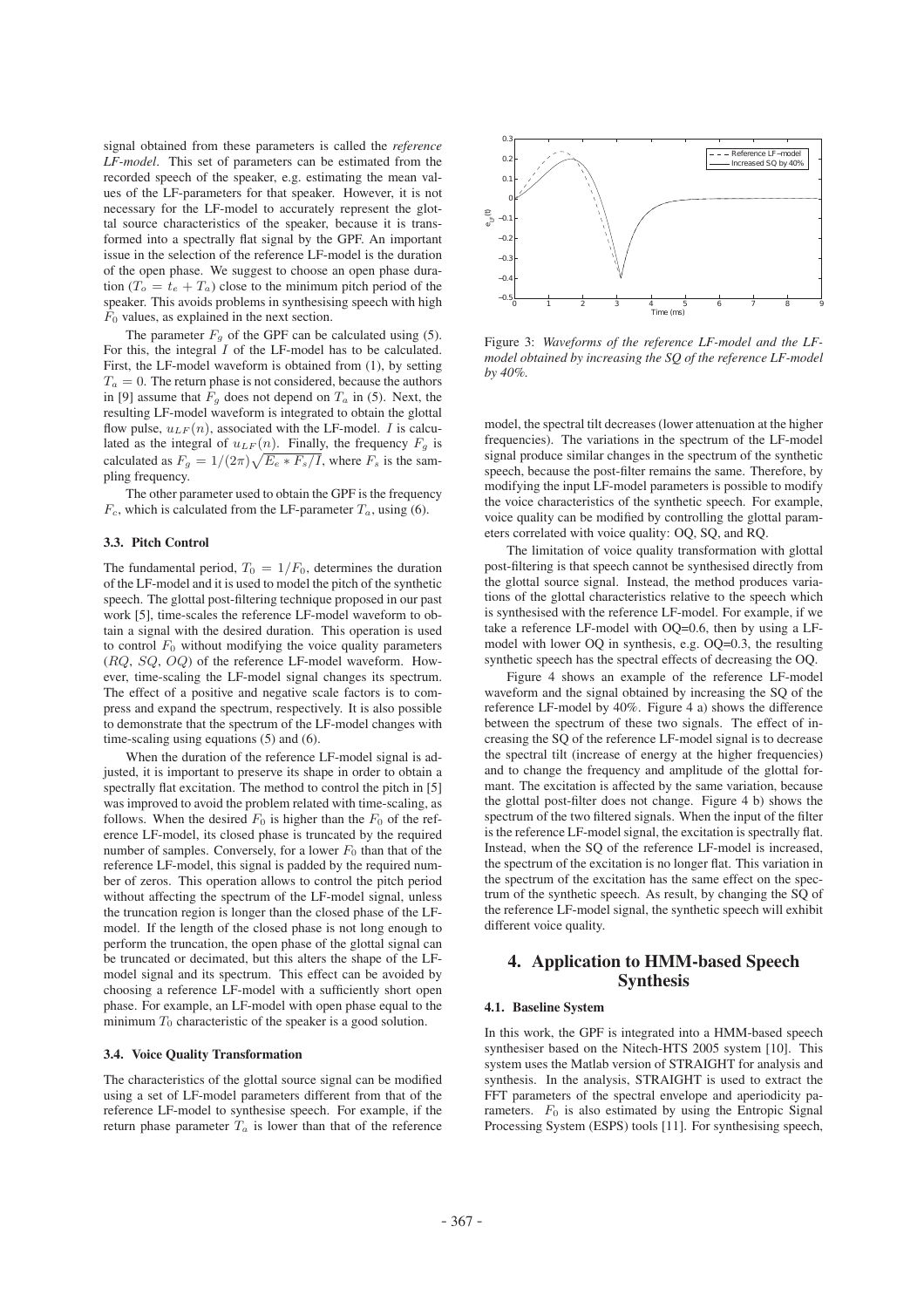

Figure 4: *a) Spectra of the reference LF-model and its modified version with higher SQ. b) Spectra of the two glottal postfiltered LF-model signals.*

STRAIGHT shapes the excitation with the spectral envelope using a minimum-phase filter. The excitation of unvoiced speech is represented by white noise, whereas the excitation of voiced speech is modelled by mixing noise with an impulse train. The mixing operation consists of weighting the two components in the frequency domain, by using the aperiodicity parameters, and adding them together. STRAIGHT also uses an all-pass filter function that modifies the phase of the impulse, to reduce the buzziness effect of this signal. The voiced excitation is obtained by mixing the processed impulse train,  $P(w)$ , with the noise  $N(w)$ . That is,

$$
X(w) = P(w)W_p(w) + N(w)W_a(w), \t\t(8)
$$

where  $W_p(w)$  and  $W_a(w)$ , are the weighting functions of the periodic and noise components, respectively.

For statistical modelling, the system uses a 5 state contextdependent HMM. Each feature vector contains the static and dynamic features ( $\Delta$  and  $\Delta^2$ ) of the spectrum and excitation: 39<sup>th</sup> order mel-cepstral coefficients (obtained from the FFT coefficients), five aperiodicity parameters (mean values of the aperiodicity measurement in five frequency bands), and  $log F_0$ . The state output probability distribution used to model each speech parameter is a Gaussian function.

#### 4.2. Implementation of Glottal Post-filtering

### *4.2.1. Calculation of the Glottal Post-Filter*

The parameters of the reference LF-model were obtained from measurements of the LF-parameters, which were performed on some utterances of the speech corpus used to build the voice of the HMM-based speech synthesiser. The method to estimate the LF-model parameters is similar to the method we used in [12]. Basically, it consists of using a non-linear optimisation algorithm to fit pitch-synchronously the LF-model to the glottal source derivative. In this analysis method, the glottal source derivative signal was estimated from the speech signal using the iterative adaptive inverse filtering method [4].

The LF-model measurements were used to calculate the mean values of the dimensionless parameters: OQ, SQ, and  $RQ$ . An estimate of the maximum  $F_0$  of the speaker was also calculated. The parameter  $t_e$  of the reference LF-model was set approximately equal to the minimum  $T_0$  of the speaker. Then, the other time parameters of the reference LF-model were calculated by using the mean values of the dimensionless parameters and equations (2) to (4). In this way, the reference LF-model was short enough to avoid the problem of synthesising high-pitched speech and the dimensionless parameters were equal to the mean values obtained from the measurements.

The GPF was implemented as a linear phase FIR filter, to preserve the phase information of the LF-model.

#### *4.2.2. Synthesis*

The STRAIGHT synthesis method used by the HMM-based speech synthesiser was replaced by the synthesis method with glottal post-filtering. Speech is synthesised as shown in the block diagram of Figure 5. This method also uses a multi-band mixed excitation model, which is represented by

$$
X(w) = K_e E_{LF}(w) F(w) W_p(w) + N(w) W_a(w), \quad (9)
$$

where  $E_{LF}(w)$  is the FT of a periodic LF-model signal,  $F(w)$ represents the transfer function of the GPF,  $N(w)$  is the FT of the noise signal, and  $K_e$  is a scale factor to match the energy of the periodic excitation to the energy of the noise.  $W_p(w)$ and  $W_a(w)$  represent the weighting functions of STRAIGHT, which are obtained from the aperiodicity parameters.

The periodic component of the excitation is the concatenation of two LF-model signals, which start at the instant of maximum excitation  $t_e$ . These signals are obtained by adjusting the length of the reference LF-model (by truncating/padding with zeros) to the target  $T_0 = 1/F_0$ . That is, for synthesising the speech frame *i*, the first LF-model has the duration  $T_0^{i-1}$  (equal to the period of the previous frame) and the second has the duration  $T_0^i$ . The resulting LF-model waveform is approximately centered at the instant of maximum excitation,  $t_e$ .

The speech signal,  $Y(w)$ , is synthesised in the frequency domain as  $Y(w) = X(w)H(w)$ , where  $H(w)$  is the FFT spectrum obtained from the mel-cepstral coefficients generated by the synthesiser. As in STRAIGHT, the FFT coefficients are a representation of the spectral envelope. The speech frames are concatenated by using the overlap-and-add technique. The overlap windows are asymmetric, to obtain perfect overlap-andadd (they add to one), as in the pitch-synchronous time-scaling method [13]. Each overlap window is obtained by concatenating the first half of a Hanning window with the second half of a Hanning window, which may have different durations. The first part has duration  $T_0^{i-1}$ , whereas the second has duration  $T_0^i$ .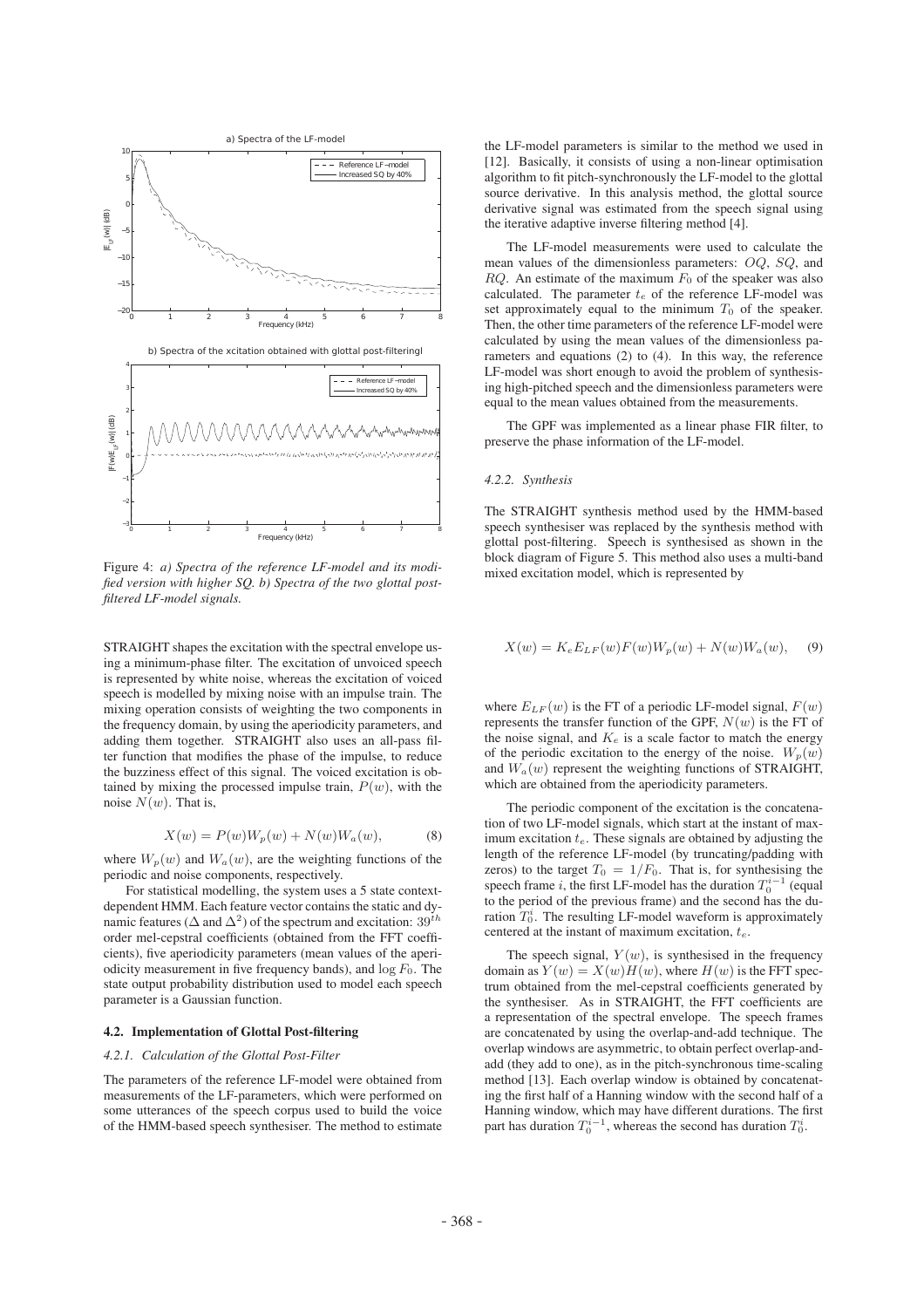

Figure 5: *Block diagram of the speech synthesis method using glottal post-filtering.*

## 5. Experiments

## 5.1. Perceptual Evaluation of Speech Quality

#### *5.1.1. Speech Databases*

Three synthetic voices were built for each system using the following speech databases:

- Voice A: UK English full voice from the male database released for the Blizzard Challenge 2009 ( $\approx 8$  h).
- Voice B: ARCTIC subset of the male database ( $\approx 1$  h).
- Voice C: UK English female speech database ( $\approx$  6 h).

## *5.1.2. Systems*

Seven systems were evaluated in the perceptual experiment, including the HMM-based speech synthesiser with STRAIGHT vocoder and the system with glottal post-filtering, which were described in section 4. The natural speech of the original speaker was also included. The other systems are omitted in this paper, because they are not related with this work.

## *5.1.3. Listening Test Design*

A perceptual evaluation was conducted to evaluate the HMMbased speech synthesisers, in terms of speech naturalness, speech intelligibility, and similarity of the synthetic voice to the original speaker's voice. Each participant conducted the evaluation in a supervised perceptual lab at the University of Edinburgh, by following the instructions given by a computer program and using headphones. The Blizzard listening test setup [14] was used to perform this evaluation. However, some adjustments were performed to the original listening evaluation design. The test was similar for the three voices and it was divided into different sections Each section contained several parts and corresponded to one of the following listener tasks:

• Similarity (SIM) task: listeners heard an utterance and chose how similar the synthetic voice sounded to the voice of reference samples of the original speaker on a scale from 1 [Sounds like a totally different person] to 5 [Sounds like exactly the same person].

- ABX task: listeners heard one utterance from each of two systems (A and B) and chose one of the three possible responses: [A sounds more natural than B], [B sounds more natural than A], and [A and B sound equally natural].
- Mean Opinion Score (MOS) task: listeners heard one utterance and chose a score which represented how natural or unnatural the sentence sounded on a scale of 1 [Completely Unnatural] to 5 [Completely Natural].
- Intelligibility (WER) task: listeners heard one utterance that corresponded to a semantically unpredictable sentence and they had to type what they heard.

#### *5.1.4. Listeners*

Ninety six undergraduate students from the University of Edinburgh were recruited to participate in the evaluation. Subjects were equally distributed among the three evaluations associated with each voice (A, B and C). They were all native speakers of UK English, aged 18-25 and were paid for their participation.

#### 5.2. Results

Figure 6 shows the results obtained in the perceptual evaluation of the full male and female voices, for the MOS, SIM and WER tasks. The results are analysed as in [14], i.e., in terms of the median for the first two tasks and the mean for the WER task. In the MOS and SIM plots, the median is represented by a solid bar across a box, showing the quartiles.

Natural speech was rated always significantly higher than the synthetic speech, in all parts of the evaluation. In general, the system with STRAIGHT synthesis and the system with glottal post-filtering obtained similar results, for all voices. Also, the comparisons between the two systems were not statistically significant ( $p-value \ge 1$ ), for all tasks. From the results of the evaluation, they are equally natural, intelligible, and similar to the original speaker. Also, the results of the ABX task were consistent with the MOS, since the preference rates obtained by the two systems were similar and not statistically significant. This result indicates that the use of a flattened LF-model signal for the excitation does not affect significantly the speech quality of the synthesiser, when compared with the impulse signal.

In our previous work [5], the results showed that the system with the post-filtered LF-model produced more natural speech than the system with impulse train. We expected the same result in the experiment of this paper, although the systems are different between the two experiments. Possibly, the difference between the two types of excitation was perceptually less significant in this experiment, because they were mixed with noise (unlike in [5]). On the other hand, the similarity and intelligibility results were expected, because the main difference between the impulse train and the excitation obtained with GPF is that the first has stronger harmonics. That is, they are both spectrally flat signals, which do not contain the source characteristics associated with the identity of the speaker's voice (they are incorporated into the spectral envelope). Note that glottal postfiltering does not produce an excitation which represents the glottal source characteristics, but it allows to transform them.

#### 5.3. Voice Quality Transformations

We also conducted experiments to investigate the effect of modifying the parameters of the reference LF-model on the voice quality of the synthetic speech. A small set of sentences were synthesised with the HMM-based speech synthe-